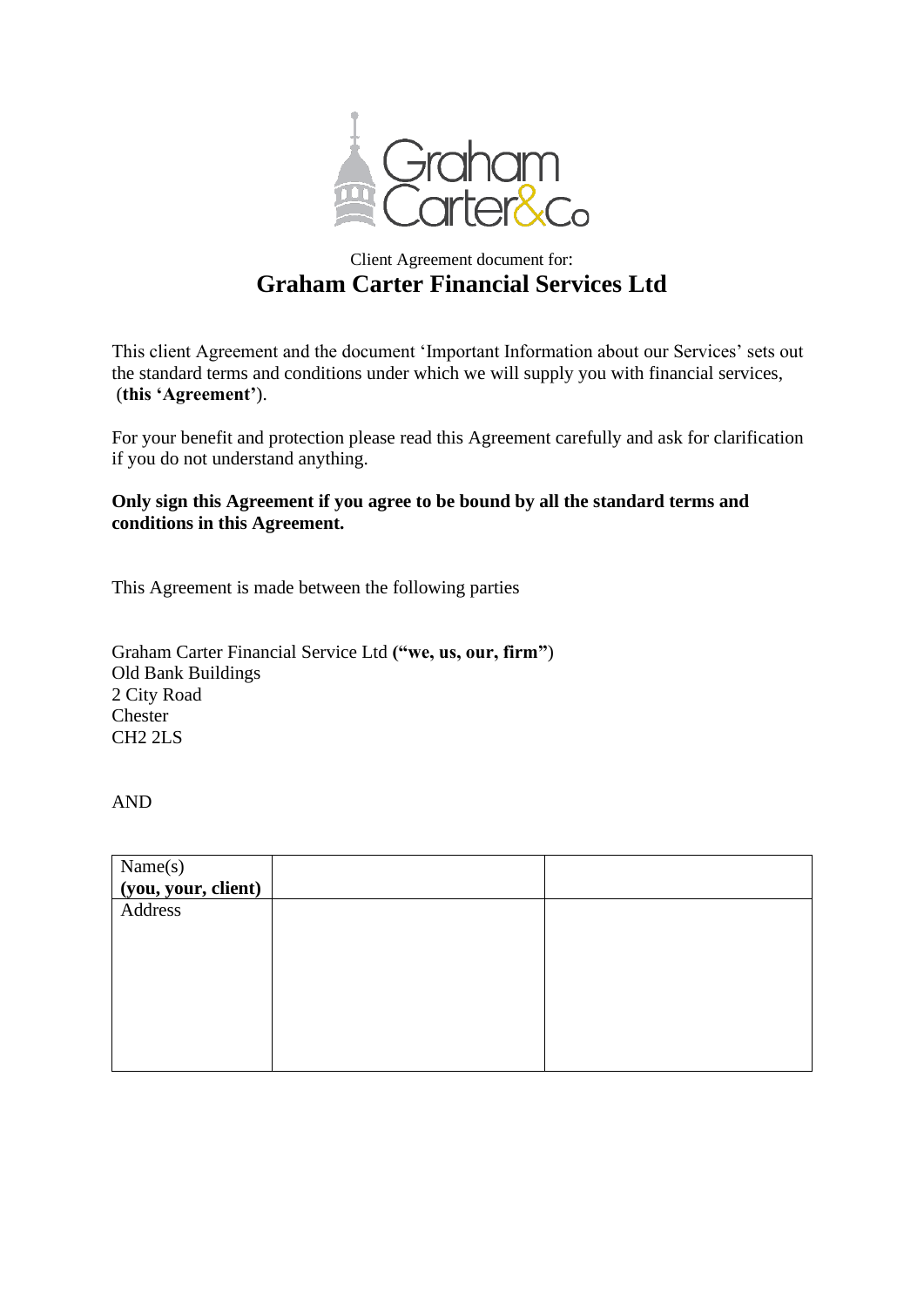## **Independence:**

We are independent for investment advice and pension business. This means that we will assess a sufficient range of relevant products available on the market which is diverse in terms of product type and provider to ensure that your investment objectives can be suitably met. We are not limited in the type of product or provider in terms of having any close links with any firms or any contractual relationship with a third party that may impair the independent basis of our advice to you.

We will offer the opportunity of paying by fee directly yourself or via Adviser Charging through the product provider recommended (please refer to details of our charging structure).

When looking to address your Protection needs, we will provide advice based on a fair and personal analysis of the market.

## **How we are remunerated:**

We charge fees for our advice and assistance in implementing any recommendation provided by Graham Carter & Co only. We do not include custodian fees or product provider charges. Following the initial meeting we will confirm the next steps of our advice process and provide an estimate of the fees payable. Where VAT is applicable, we will highlight this to you before the fee is charged, however as the intent is intermediation, it is unlikely that VAT will be chargeable.

Please refer to our Important Information about our Services Leaflet

For protection advice, you will be advised of the commission that we will receive from the product provider prior to the application form being submitted to the provider.

## **Client Classification**

As a client of Graham Carter & Co we will classify you as a 'retail client' for investment and pension advice and as a 'consumer' for protection advice. This will provide you with the maximum regulatory protections available to you. Should your classification change in the future, we will advise you accordingly in writing and obtain your agreement before proceeding with any financial planning advice.

## **How we act for you:**

The company will exercise due care and diligence in conducting their business but will not be liable for any depreciation of investments arranged by them.

We prefer our clients to give us instructions in writing to avoid possible disputes. We will, however, accept oral instructions providing they are subsequently confirmed in writing.

All calls to and from our office are recorded for training and monitoring purposes.

Any advice we give you will normally be in writing, but if given orally will be recorded on your file. Where any recommendation we make, or transaction we undertake for you, results in a right to cancel the policy under certain conditions, we will advise you of these rights. We will also tell you if you do not have a right to cancel the arrangement.

There may be occasions where we, or one of our customers, will have some form of interest in business that we are transacting for you. If this happens, or we become aware that our interests or those of one of our other customers conflict with your interests, we will inform you in writing and obtain your consent before we carry out your instructions. If we can continue to act for you, we will tell you how we will ensure your interests are protected. On occasions we may have to cease acting for you, but we will help you find advice from elsewhere if you want us to. Should you require further information in relation to our conflicts of interest policy then please contact us at the address shown.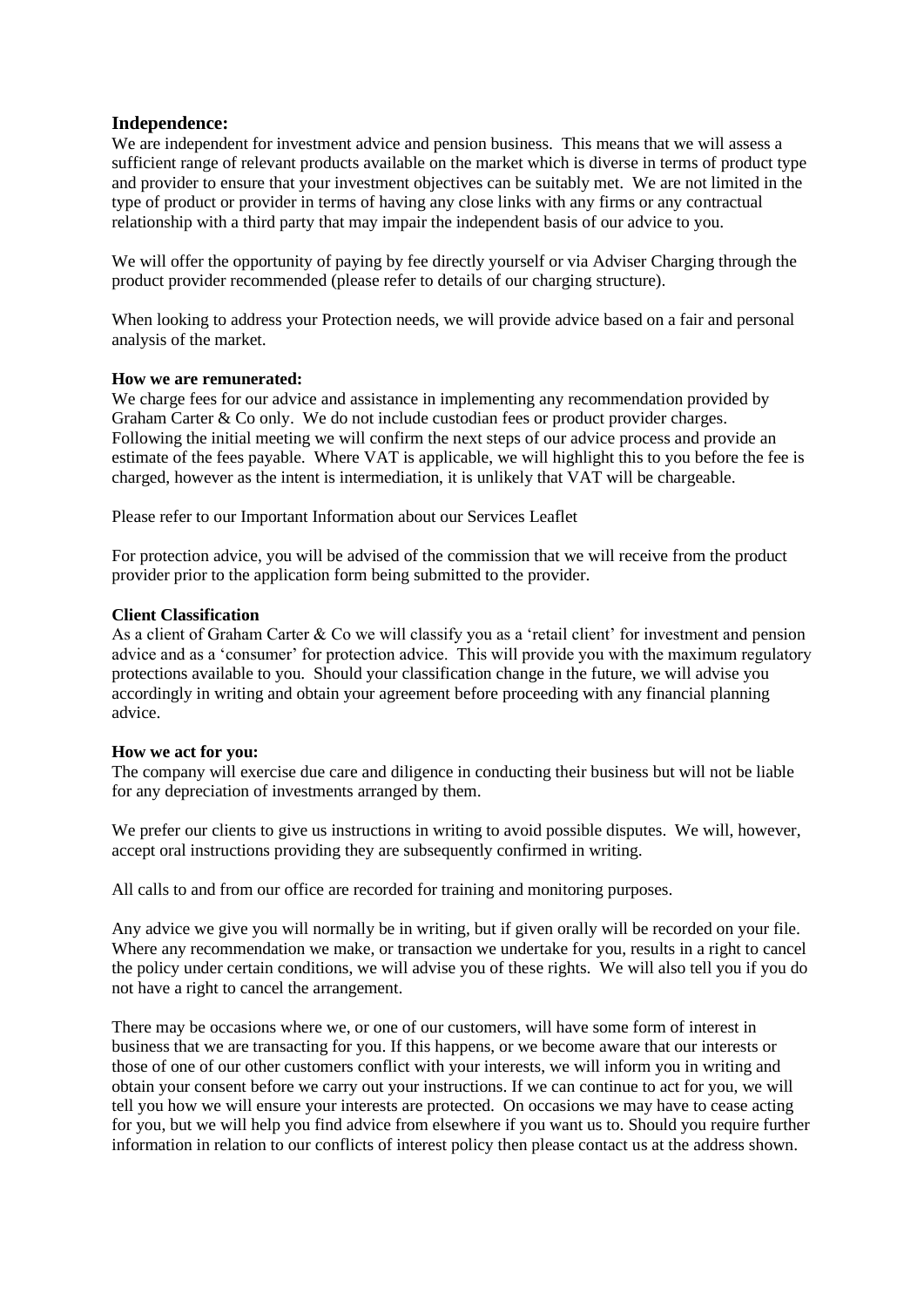When we arrange investments for you, we will register these in your name unless otherwise agreed in writing. Additionally, we will ensure you receive either a contract note, documents of title, or certificates evidencing title. Where several documents relating to a series of transactions is involved, the documents will normally be retained until the series is completed.

All documents, cheques, and paperwork may be sent by post at the client's risk as soon as we receive the documents from the product provider concerned. We shall at the client's request and expense, send documents by registered post. In the absence of such a request, the client shall pay all charges incurred for the recovery or replacement of lost documents.

Any advice that we give will be based on your financial objectives and your attitude to investment risk. We will endeavour to ensure that any recommendation made is suitable for you. Any recommendation made will be confirmed in writing to you. Should you decline to provide the information requested about your circumstances then we may decline to continue with the business relationship since we would not be able to demonstrate that the recommendation is suitable given your financial circumstances.

**Please note that if you reside outside of the UK, you may wish to seek further advice from a local adviser in your place of residence regarding the impact of our advice in relation to local taxation, practices and law. This is because the advice we provide you will be based on being a UK Independent Financial Adviser and we do not have specialist knowledge of any legislation, taxation or financial practices outside of the UK.**

The company and its representatives are not qualified to provide any legal advice and will not provide any opinion as to whether a client should complain about any previous advice received unless explicitly agreed.

All communications, both verbal and in writing, will be in English.

## **Occupational Pension Transfer Advice:**

We are not authorised to give advice on any occupational pension benefits that you may have accrued during your working life. Should you wish to receive such advice we will refer you to a third party who is authorised to do so.

We will include such benefits within any financial plan/cashflow analysis that we may do for you but this will be based upon an estimate of the benefits you are likely to receive – we will not obtain up to date information from the scheme each time we update the financial plan/cashflow forecast.

#### **Continuity of Service on Death:**

In the event of your death, our advisory service will continue for the benefit of the survivor and/or your executors. This will include obtaining valuations for Confirmation/Probate, where possible (and if appropriate) raise funds from your investments to cover Inheritance Tax prior to the issue of Confirmation/Grant of Probate and assisting in the disposal of transfer of assets. The management and review of investments along with adviser charges will cease until a new client agreement is put in place with the executors of the estate.

#### **Investment risk:**

All investments carry a degree of financial risk which will tend to increase in proportion to the potential rate of return on the investments. Any product which is directly or indirectly invested in assets which may fall in value (for example equities) may itself fall in value along with any decrease in value of those assets. Before entering into any investment agreement, you must ensure that you understand the risk associated with the product and are content to accept that level of risk.

Investments can go down in value as well as up and you could get back less than you invest. The past is not a guide to future performance.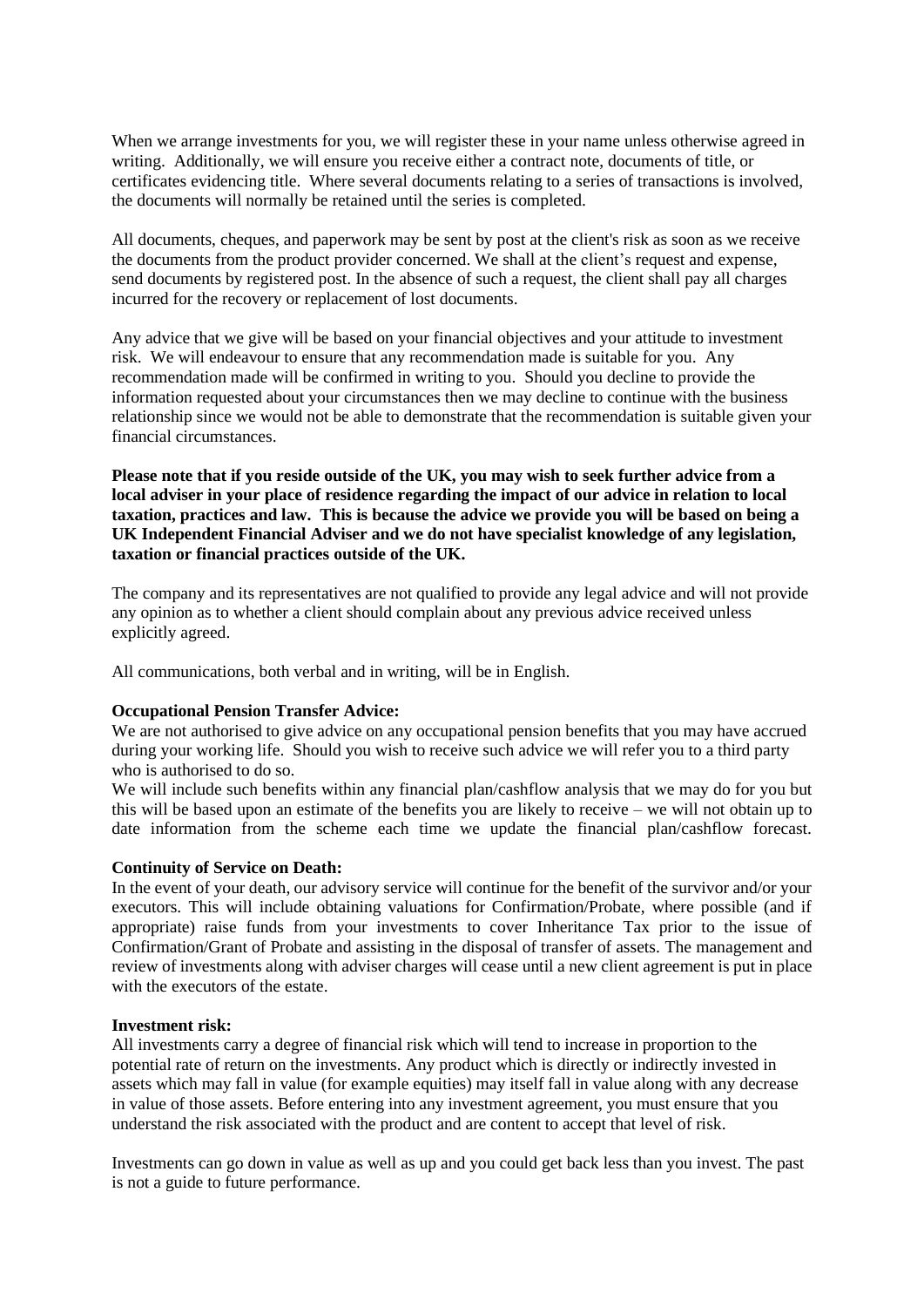## **We do not handle client monies:**

Crossed cheques for premiums or investment monies can only be made payable directly to the product provider. No premiums or investment monies of any kind should be paid or made payable to anyone else.

## **Contact:**

The amount of contact that we provide to you is dependent on the service proposition that you agree to and we are not obliged to contact you over and above the agreed proposition.

Please make sure you are aware and comfortable of the amount of contact you will receive, and you are aware of the limitations of the proposition chosen by yourself. You need to be happy that the proposition selected meets your needs.

## **Termination of this agreement:**

This agreement will remain effective and in force until such time that you, or we, wish to terminate the agreement. Either party may terminate our authority to act on your behalf at any time without penalty. Notice of this termination must be given in writing by first class post. It will be deemed to be received 2 business days after being posted.

Any business currently being completed will be completed unless we receive your instructions to the contrary.

Any fees outstanding at the date of termination will be due within four weeks of the termination date

## **Delay in Processing:**

The company will not be held responsible for any delay beyond its control, or because of a failure by any party (including the client) to complete all the necessary steps to process a transaction.

## **Complaints:**

We have a written policy for handling complaints and how we ensure we deal with each complaint promptly and fairly. You can obtain a summary from us should you so request. Should you have cause to complain for any reason a copy of our policy for handling of complaints will be automatically sent to you. Please direct your complaint to the Compliance Manager at the company address.

Graham Carter & Co, 2 City Road, Chester CH1 3AE Telephone: 01244 322722

Clients should be aware that if they are unhappy with any response to a complaint received from the company, they may complain directly to the Financial Ombudsman Service who will then assess whether they have an eligible complaint before proceeding with an investigation. You can contact FOS via [www.financial-ombudsman.org.uk](http://www.financial-ombudsman.org.uk/) or telephone:0800 023 4567

If you are an eligible claimant under the rules of the Financial Conduct Authority, you will also be protected by the Financial Services Compensation Scheme. You may be entitled to compensation from the scheme if we cannot meet our obligations. Compensation for investment advice is provided at £85,000 per claimant per defaulting firm. Non-Investment.

Protection cover for compulsory insurance is 100% of the claim with no upper limit and for other noncompulsory insurances, the cover is 90% of the claim with no upper limit.

Further information about compensation arrangements is available from the Financial Services Compensation Scheme. The Financial Services Compensation Scheme may also provide awards if any third-party institution we may use is declared in default or insolvent.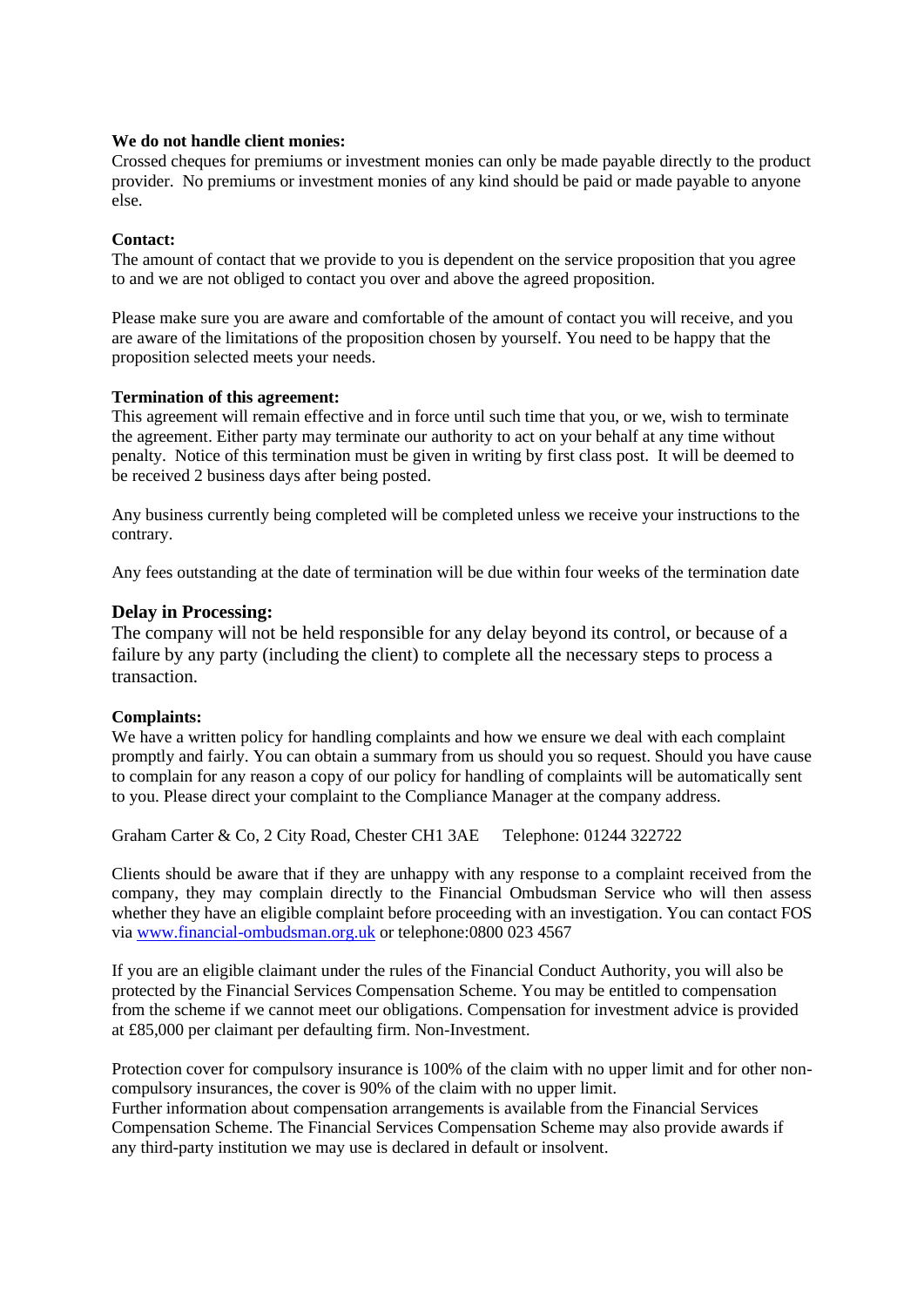## **Money Laundering:**

We are obliged to conform with the UK Money Laundering Regulations and to the Joint Money Laundering Steering Group guidance notes. These regulations require all financial institutions to verify the identity and place of residence for each beneficial owner. To meet these requirements, we will require sight of certain documentation and confirmation as to where the investment monies are coming from. If you provide false or inaccurate documentation and we suspect fraud or money laundering, then this will be recorded.

The company reserves the right to approach a third party to verify the identity of a client, or any other person providing funds on behalf of an investment made in the client's name.

Where further information is required, to verify identity, the company reserves the right to delay applications or withhold settlement until sufficient identification has been provided.

We reserve the right to conduct an electronic money laundering check on each client. However, you should be aware that because of this, it will leave a 'soft footprint'. This means that there will be no impact on an individual's credit file and would not be seen by any company conducting a credit check on you. You must advise us if you do not wish this check to take place.

## **Not Readily Realisable Assets:**

We may on occasions, and if appropriate, advise you on investments which are not readily realisable. Where this is the case, we will draw your attention to the risks associated with these investments as there is a restricted market for them. In some circumstances, it may therefore not be possible to deal in the investment or obtain reliable information about its value.

## **Unregulated Investment Products:**

Our services may also include advice on investments relating to or executing transactions in units in unregulated collective investment schemes. Where we recommend an unregulated investment/ product then we will confirm to you that the FCA does not regulate the investment/product and therefore you may not be afforded the protections from the Financial Ombudsman Scheme or the Financial Services Compensation Scheme.

#### **Law:**

These Terms of Business are governed and shall be construed in accordance with English law and the parties shall submit to the exclusive jurisdiction of the English Courts.

## **Referrals to third parties**

There may be occasions whereby we would refer you to a specialist for specific advice such as tax advice. Should you pursue our suggestion to use the third party introduced to you, you should note that we are not responsible for the advice that they give you. You will be subject to their terms and conditions. They will agree their charges for their advice direct with you.

The terms of this Client Agreement will come into effect once signed by you. We reserve the right to amend these terms and will give you notice in good time before making material changes.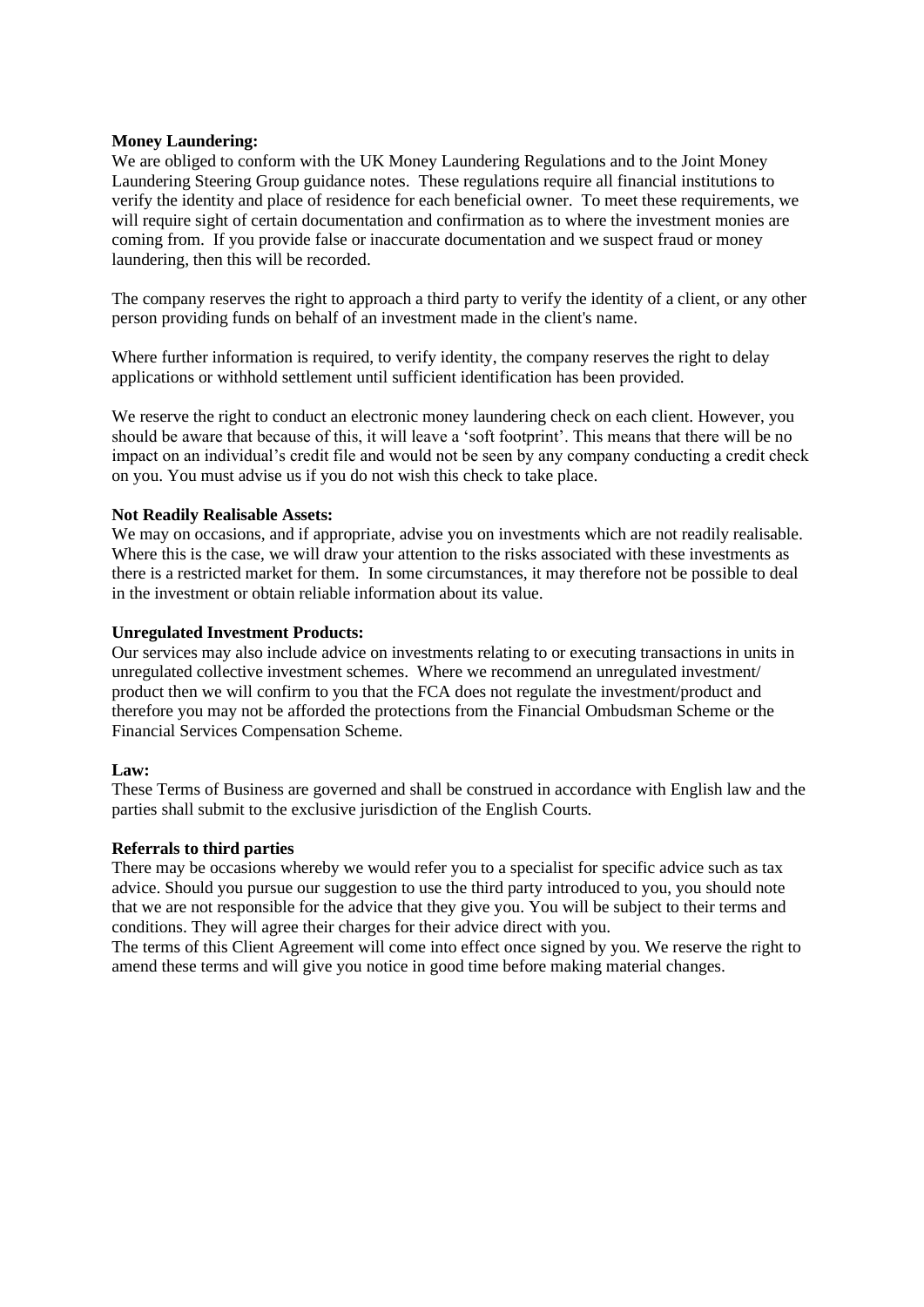## **Foreign Account Tax Compliance Act (FATCA)**

The Foreign Account Tax Compliance Act (FATCA) requires US persons holding an interest in any specified foreign financial assets with an aggregate value exceeding \$50,000 to report related information to the IRS.

It is your responsibility to inform us if you:-

- Have US citizenship or lawful permanent resident (green card) status
- Born in the US

• Have a US residence address or US correspondence address (including a US PO box)

• Standing instructions to transfer funds to an account maintained in the United States or directions regularly received from a US address

• Have a 'in care of' address or a 'hold mail' address that is the sole address with respect to the client; • Have a power of attorney or signatory authority granted to a person with a US address

Please note that we are not responsible in any way for any reporting obligations that you may have in relation to FATCA. We may also share your FATCA status with other Financial Institutions, HMRC and/or the IRS if requested.

Are you a "US Person"? **Y/N**

If yes, please provide details: -

## **PEP status**

PEPs are defined as 'an individual who is or has at any time in the preceding year, been entrusted with prominent public functions and an immediate family member or a known close associate of such person'.

PEPs are considered to be a higher risk to money laundering as their position may make them vulnerable to corruption.

Examples of a PEP can include: -

- ➢ Head of state/ government/ ministers/ deputy or assistant ministers
- $\triangleright$  Members of parliament
- ➢ Members of supreme court of constitutional courts or of other high level judicial bodies whose decisions are not generally subject to further appeal, except in exceptional circumstances
- ➢ Members of courts of auditors or of the Boards of Central banks
- $\triangleright$  Ambassadors, Charges D'Affaires and high-ranking officers in the armed forces
- $\triangleright$  Members of administrative management or supervisory boards of state-owned enterprises.

Are you or any immediate family member such as your spouse/partner, children and their spouses/partners or parents a Politically Exposed Person? **Y/N**

If yes, please provide details: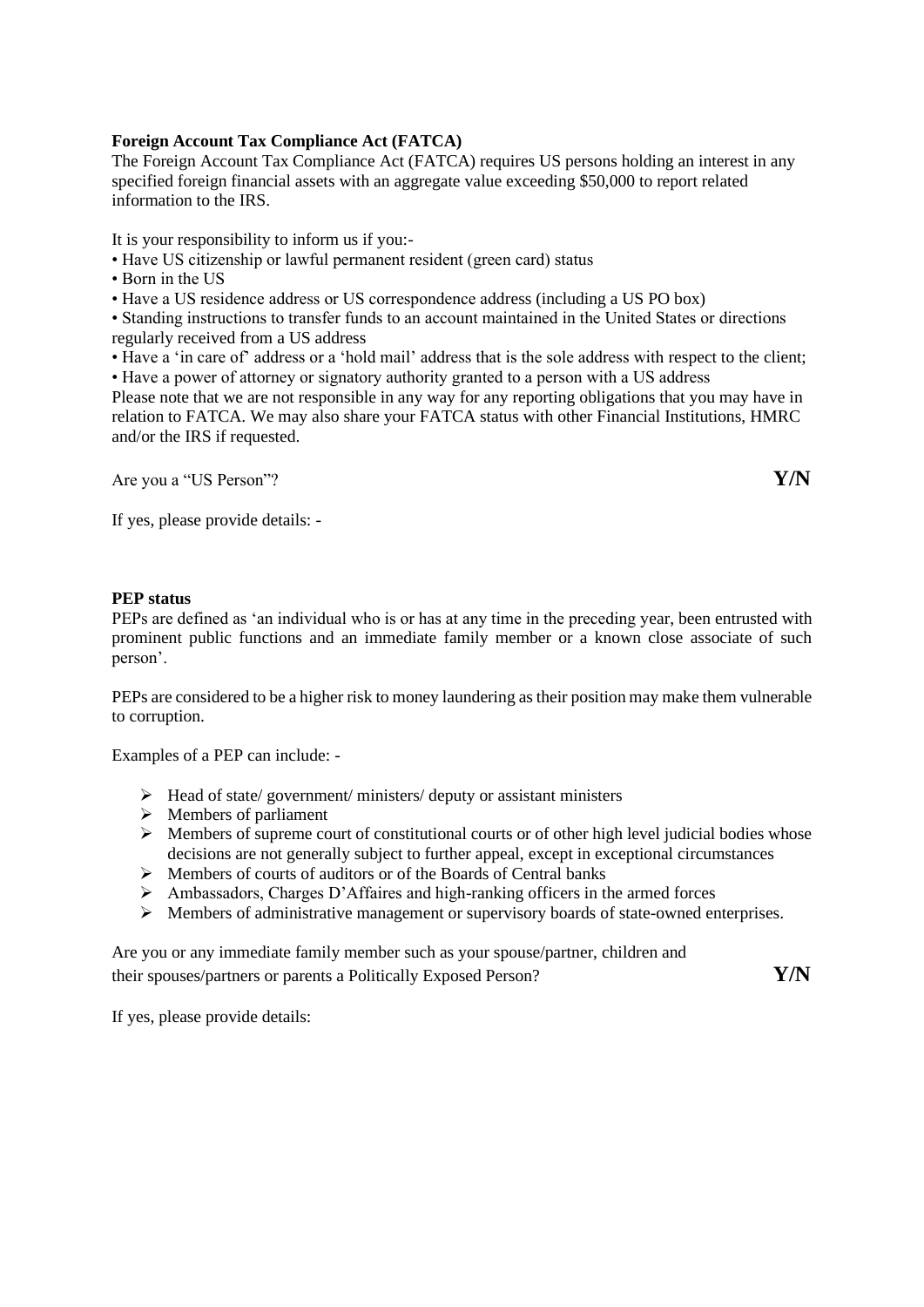#### **A) What we will do for you – Agreed Services**

1. You agree to appoint us for: -

#### **Initial Services**

Research, recommendation, and implementation of your financial plan

We will confirm our advice in writing to you to ensure we have correctly understood your personal circumstances and the information you have provided to us. It is very important that you provide all material information and that it is true and correct to the best of your knowledge. If we have misunderstood any of the information, you must let us know as soon as possible as this may affect our advice and or recommendations.

Our written advice may include any products that we recommend to you and a full explanation of our reasons for such advice or recommendations. Following discussions with you, we may decide, at our discretion, that we are not able to provide advice or proceed with your instructions on suitability grounds, however we will always explain our decision to you.

## 2. **Ongoing Services**

Graham Carter & Co will proactively research and analyse the funds within your investment portfolio using the latest software available to us. Changes are typically made twice a year, but ad hoc reviews may take place, if for example, a Fund Manager leaves, or Market conditions alter significantly.

The following is included within the ongoing service agreement

- Research and analysis of the funds within your portfolio/alter the asset allocation if required
- Annual Statement of Holdings
- Ongoing Access to your adviser
- All assets held on our back-office system and continually updated
- Graham Carter & Co Newsletter three times a year
- Access to our support team
- Annual Review meeting at your home or our office
- Review of your Attitude to Investment Risk
- Review of Tax changes
- Cash flow modelling update, where applicable

The ongoing service agreement can be terminated at any time. Graham Carter & Co will not provide ongoing suitability reviews if the agreement is terminated.

#### **B) What will we charge you for the services? – Initial Costs and Ongoing Charges**

1. You agree to pay us for the Services (the 'Fees')

An Initial Fee of **£**

**%** per annum of the value of your investments, payable monthly

This equates to approximately  $\mathbf{\pounds}$  per year.